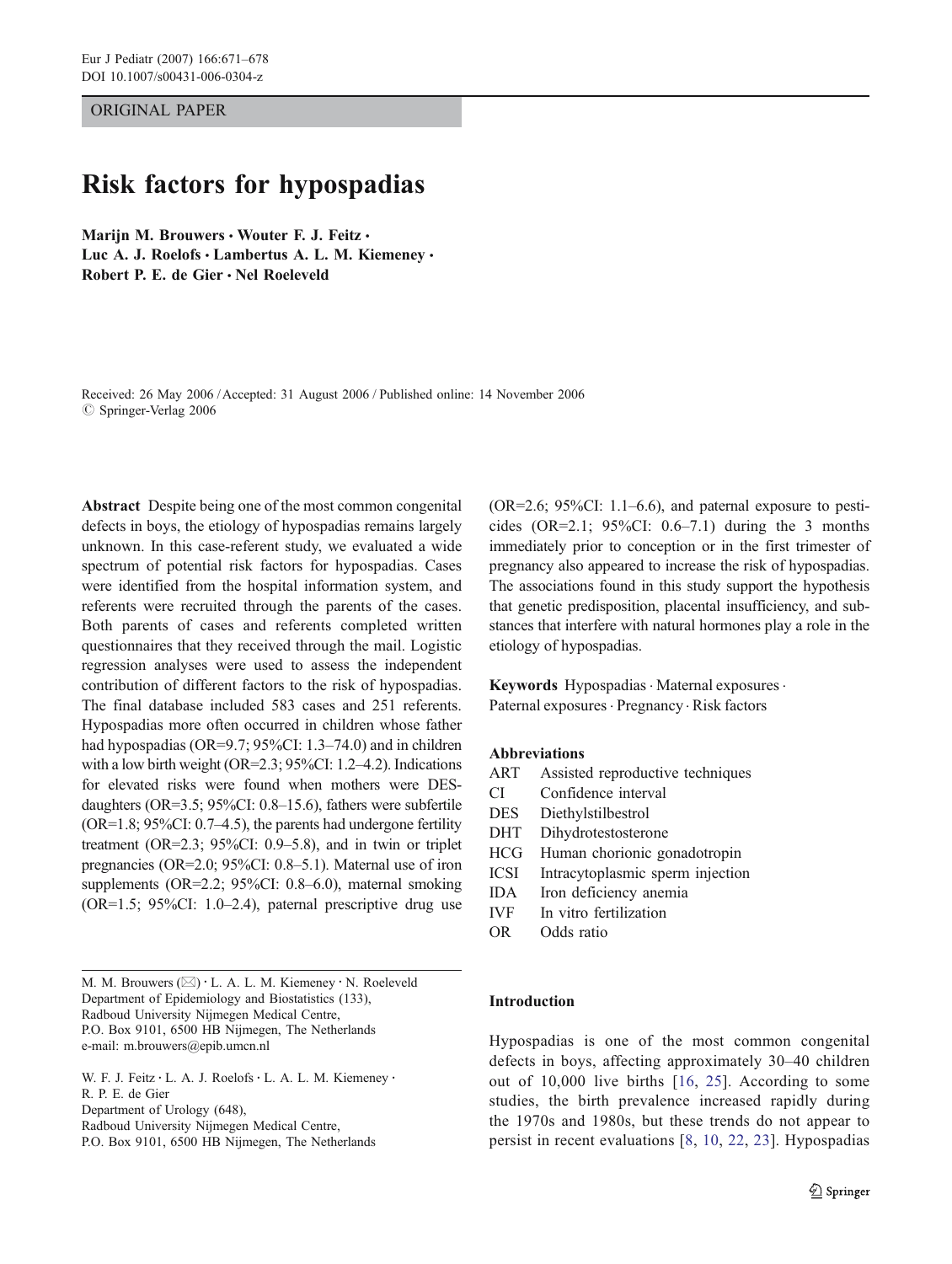results from an incomplete fusion of the urethral folds between the seventh and fourteenth week of gestation [\[19](#page-7-0)], but the exact etiology of the disorder remains largely unknown.

The association between growth retardation and hypospadias is well established. One possible explanation is that placental insufficiency in providing the fetus with nutrients and gonadotropins may lead to both growth retardation and hypospadias [\[13](#page-7-0), [14](#page-7-0), [17](#page-7-0), [34](#page-7-0)]. Placental insufficiency may also explain the increased occurrence of hypospadias in twins [\[13,](#page-7-0) [14,](#page-7-0) [34](#page-7-0)]. However, familial clustering suggests a genetic component in the etiology of hypospadias [[12\]](#page-7-0). Higher maternal age [[11](#page-7-0), [27\]](#page-7-0), assisted reproductive techniques (ART) [[20](#page-7-0), [30](#page-7-0), [35\]](#page-7-0), paternal subfertility [[15](#page-7-0)], maternal exposure to diethylstilbestrol (DES) in utero [[6,](#page-7-0) [18](#page-7-0), [26\]](#page-7-0), maternal vegetarian diet and iron supplementation [\[21](#page-7-0)], and paternal smoking and exposure to solvents and pesticides [[5,](#page-7-0) [7,](#page-7-0) [24\]](#page-7-0) have also been put forward as risk factors for hypospadias. As male sexual differentiation in general depends on testosterone, its metabolite dihydrotestosterone (DHT), and the expression of androgen receptors by target cells [[19\]](#page-7-0), disturbances in the balance of this endocrine system by either endogenous or exogenous factors may lead to hypospadias.

In the past two decades, attention has focused on the potential adverse effects of environmental endocrine disruptors on male reproductive health. These substances include numerous industrial chemicals as well as dietary phyto-estrogens. Exposure during early gestation has been hypothesized to affect the developing Sertoli cells and Leydig cells, thereby increasing the risk of hypospadias, cryptorchidism, testicular cancer, and reduced semen quality later in life; all of these are conditions that have been described as different expressions of the Testicular Dysgenesis Syndrome [[2,](#page-7-0) [4,](#page-7-0) [31](#page-7-0)]. Although the evidence for adverse effects of endocrine disruptors on human reproduction is limited, data from animal studies as well as observations on wildlife following environmental pollution are convincing [[3,](#page-7-0) [29\]](#page-7-0).

The origin of hypospadias thus appears to be multifactorial. Although previous research has provided evidence for some risk factors, more knowledge is required in order to prevent future cases. The majority of studies carried out to date have focused on distinct components in the etiology of hypospadias; the result has been a fragmented body of knowledge on risk factors. Consequently, there is an urgent need to study the full spectrum of potential risk factors and assess the independent contribution of each factor as this may lead to more insight into the etiology. The aim of the investigation reported here was to identify a wide range of risk factors for hypospadias in a large case-referent study in which we focused on both maternal and paternal exposure.

#### Materials and methods

Recruitment of cases and referents

Data on 937 boys who were treated for hypospadias at the Pediatric Urology Centre of the Radboud University Nijmegen Medical Centre (The Netherlands) were retrieved from the hospital information system. Approximately 80 hypospadias corrections are performed each year at the Pediatric Urology Centre, with most of these patients presenting with a mild defect (glandular or coronal hypospadias, 60%). Intermediate (penile) and severe (scrotal or perineal) manifestations of hypospadias are seen in approximately 25 and 15% of the patients, respectively. The selection of cases was restricted to children who were born in the period 1987 through 1997 and who were residents of The Netherlands. Among the cases were 14 boys of whom an older brother was also included in the study population; these boys were excluded in order to avoid bias in the effect parameters. In addition, only one child was included from four twins and one triplet. In October 2002, written questionnaires were mailed to the parents of all selected cases. Due to unknown address changes, however, the parents of at least 98 boys did not receive the questionnaires. Two boys had foster parents and were therefore not eligible to participate in the study. As a result, the total number of eligible boys with hypospadias was 817. In order to recruit a referent group, we mailed an extra set of questionnaires to the parents of the eligible boys together with the request that they give these questionnaires to the parents of a boy of approximately the same age as their son – for example, a school friend – who was then included in the referent group. The aim of this recruitment strategy was to realize a referent group that reflects the hospital's catchment area from which the cases originated. Consequently, the final study population consisted of a mixture of 'casereferent pairs' and 'single' cases for whom no referent was recruited.

## Data collection

Both parents of cases and referents were asked to fill out the same written questionnaires. First and second reminders were sent to the parents of the cases in order to increase the response rate. The questionnaires for both sets of parents contained questions on age, ethnicity, education, prenatal exposure to DES, and medical history. Information was requested on the 3 months immediately prior to conception and the first trimester of pregnancy with respect to illnesses, medication, life style, and occupational exposure to various agents. Additionally, mothers were questioned about oral contraceptive use, assisted reproductive techniques, the course of pregnancy, their son's birth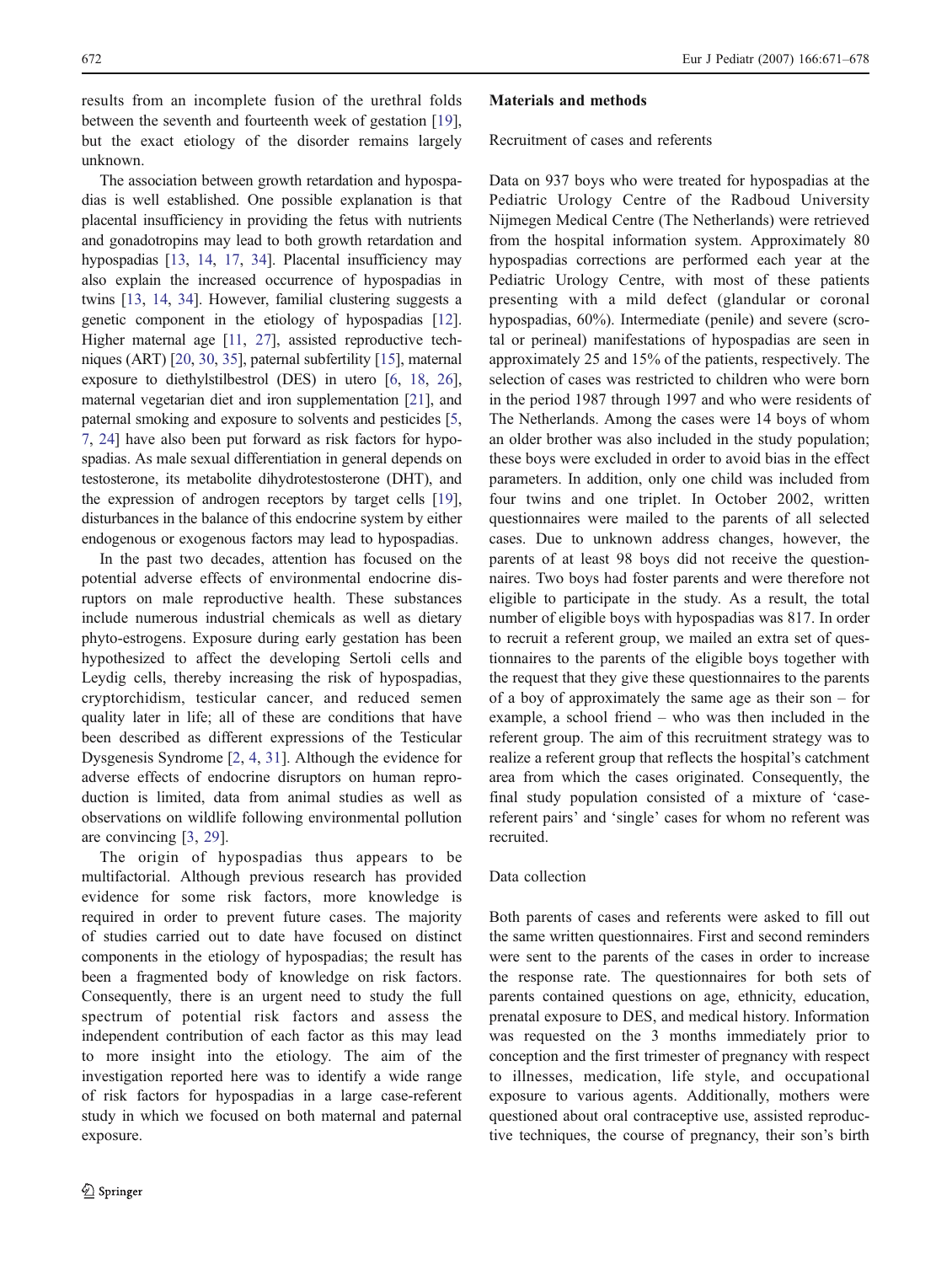weight, and the diagnosis of hypospadias or other congenital defects. Finally, the mothers were asked to provide information on their other children and pregnancies. The study was approved by the Regional Committee on Research Involving Human Subjects.

#### Statistical analyses

Data were entered into an MS Access database and converted to SPSS ver. 12.0.1 (SPSS, Chicago, Ill.) and SAS V8.2 for statistical analyses (SAS, Raleigh, N.C.). All potential risk factors, with the exception of birth weight and maternal age, were dichotomous (yes vs. no). Crude associations with hypospadias were estimated by odds ratios (OR) with 95% confidence intervals (95%CI) in univariable analyses. Odds ratios greater than one indicate increased risks for hypospadias, especially when the lower bound of the 95%CI excludes unity. Educational level (three levels) and native country (Netherlands vs. other) of both parents were considered to be potential confounders. Educational level was defined as low (elementary school or lower vocational education), intermediate (intermediate secondary school or intermediate vocational education), and high (higher secondary school, higher vocational education, or university). Effect-measure modification was assessed through bivariable stratified analyses that involved all combinations between risk factors as well as combinations with educational level and native country of the parents and was evaluated using both the Breslow-Day test for homogeneity across strata and strata-specific point estimates. Subsequently, all potential risk factors and confounders were simultaneously included in logistic regression models in order to assess their independent contribution to the risk of hypospadias. In a stepwise manner, risk factors with minimal effect estimates (OR<1.5) and/or lower bound of 95%CI<0.7) were manually excluded from the model if exclusion did not have a substantial effect on the coefficients of other risk factors (<10%). Additionally, conditional logistic regression analyses were performed on the subset of parents of cases for whom referent parents were available ('case-referent pairs') to control for potential confounding by unmeasured factors as a result of the recruitment strategy. The same inclusion and exclusion criteria were applied as in the analyses on the complete study population.

## **Results**

The parents of 613 of the 817 hypospadias cases completed the questionnaires, resulting in a response rate of 75%. Additionally, completed questionnaires were received from the parents of 264 referents. For 30 cases and 13 referents information could only be obtained from one parent; these data were excluded from further analysis. The final database included 583 cases and 251 referents, in which 232 'case-referent pairs' were identified. Cases and referents resided throughout the country and showed a similar spatial distribution based on the 61 regional postal area codes that were reported. Descriptive statistics of the cases and referents in the complete study population and in the case-referent pairs are shown in Table 1. Cases and referents were all approximately 10 years of age at the time of the study. In the complete study population, parents of cases tended to have a lower educational level than those of the referents. They also reported more often to have been born in a foreign country, which was a European country in about 50% of the responses. Among the case-referent pairs, parents' educational level and native country were more alike.

The crude odds ratios and 95% confidence interval for the analyses in the complete study population are presented in Tables [2](#page-3-0) and [3.](#page-3-0) Table [2](#page-3-0) shows potential risk factors for hypospadias that are associated with the parent's health and fertility status and pregnancy characteristics. Our data did not support an association with increased maternal age (>35 years). An assessment of the effect of maternal age on a continuous scale or in multiple age categories did not lead to different findings. The most profound result was the increased risk of hypospadias for boys whose fathers had hypospadias (n=23; OR=9.8; 95%CI: 1.3–73.0). Strong indications for an increased risk of hypospadias were also found when mothers were exposed to DES in utero

Table 1 Descriptive statistics of cases and referents in the complete study population and in the case-referent pairs

|                                         |                                                 | Cases in<br>complete<br>population<br>$(n=583)^{a}$ | Cases in<br>case-referent<br>pairs $(n=232)^a$ | Referents <sup>b</sup><br>$(n=251)^{a}$ |
|-----------------------------------------|-------------------------------------------------|-----------------------------------------------------|------------------------------------------------|-----------------------------------------|
| Age of cases/<br>referent – mean $(SD)$ |                                                 | 10.2(3.6)                                           | 9.7(3.5)                                       | 9.6(3.5)                                |
|                                         | Educational level of parents – frequency $(\%)$ |                                                     |                                                |                                         |
| Mother                                  | Low                                             | 143 (24.6)                                          | 32(13.8)                                       | 28 (11.2)                               |
|                                         | Intermediate                                    | 243 (41.8)                                          | 105(45.3)                                      | 101(40.6)                               |
|                                         | High                                            | 195(33.6)                                           | 95 (40.9)                                      | 120(48.2)                               |
| Father                                  | Low                                             | 173 (29.8)                                          | 48 (20.7)                                      | 50(20.2)                                |
|                                         | Intermediate                                    | 192(33.1)                                           | 84 (36.2)                                      | 80 (32.3)                               |
|                                         | High                                            | 215(37.1)                                           | 100(43.1)                                      | 118 (47.6)                              |
|                                         | Native country of parents – frequency $(\%)$    |                                                     |                                                |                                         |
| Mother                                  | <b>Netherlands</b>                              | 545 (93.5)                                          | 228 (98.3)                                     | 244 (97.6)                              |
|                                         | Other                                           | 38 (6.5)                                            | 4(1.7)                                         | 6(2.4)                                  |
| Father                                  | Netherlands                                     | 545 (93.6)                                          | 226 (97.4)                                     | 243 (96.8)                              |
|                                         | Other                                           | 37 (6.4)                                            | 6(2.6)                                         | 8(3.2)                                  |

<sup>a</sup> Numbers do not add up to total group size due to missing values. <sup>b</sup> Descriptive statistics of the 232 referents in the case-referent pairs are similar to the statistics of all referents that are presented here.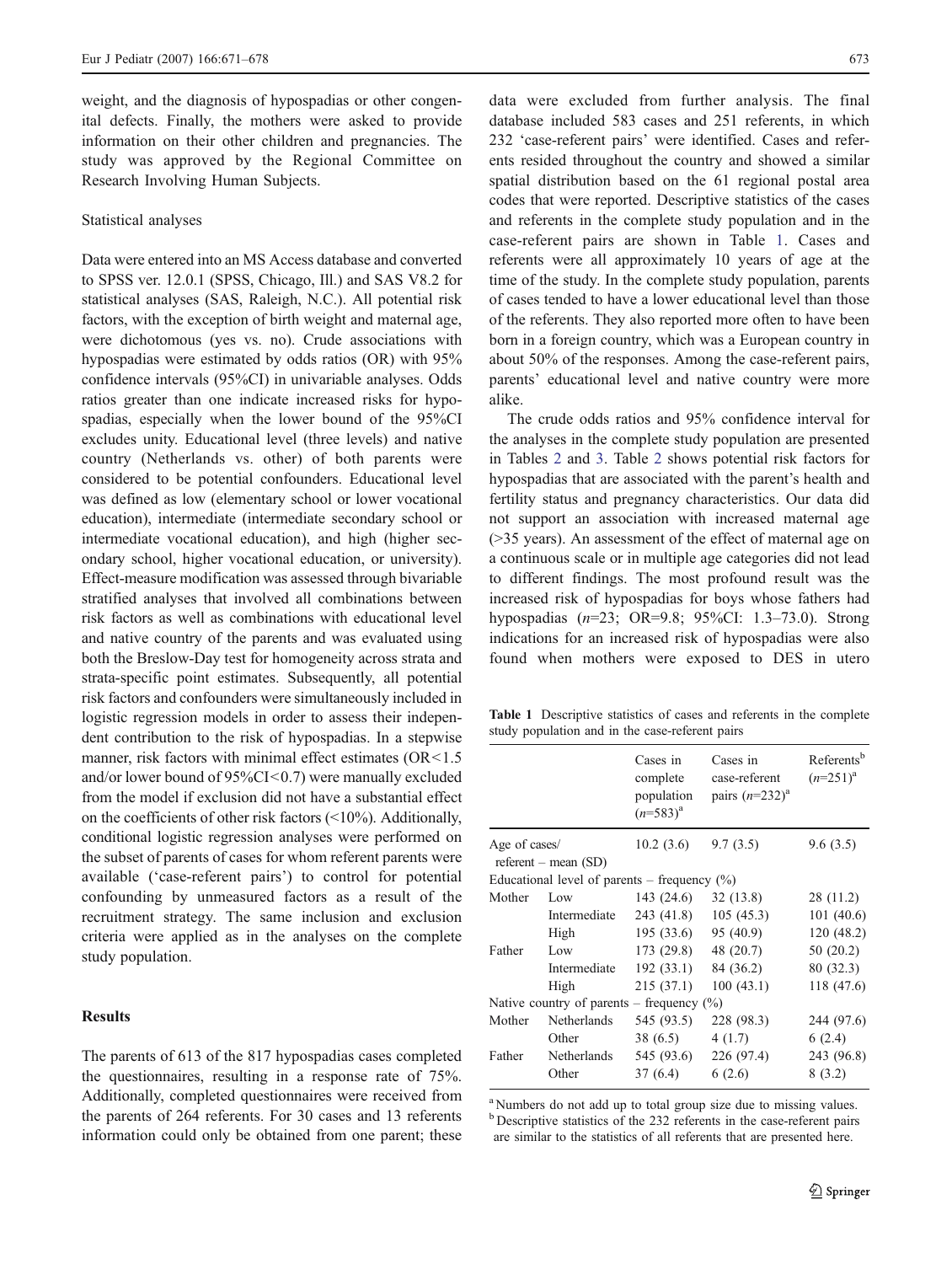<span id="page-3-0"></span>

|  | Table 2 Associations between hypospadias and potential risk factors           |  |  |  |
|--|-------------------------------------------------------------------------------|--|--|--|
|  | related to parent's health and fertility status and pregnancy characteristics |  |  |  |

|                                                                 | Number of<br>cases<br>$(n=583)^{a}$ | Number of<br>referents<br>$(n=251)^{a}$ | Crude OR<br>$(95\%CI)$ |
|-----------------------------------------------------------------|-------------------------------------|-----------------------------------------|------------------------|
| Increased maternal age<br>at time of delivery<br>$($ >35 years) | 58                                  | 21                                      | $1.2(0.7-2.1)$         |
| Hypospadias in father                                           | 22                                  | 1                                       | $9.8(1.3-73.0)$        |
| Intra-uterine DES exposure                                      |                                     |                                         |                        |
| Mother                                                          | 18                                  | 3                                       | $2.6(0.8-9.0)$         |
| Father                                                          | 8                                   | 3                                       | $1.2(0.3-4.4)$         |
| Subfertility                                                    |                                     |                                         |                        |
| Mother                                                          | 43                                  | 10                                      | $1.9(1.0-3.9)$         |
| Father                                                          | 30                                  | 6                                       | $2.2(0.9-5.4)$         |
| Pregnancy achieved<br>with fertility<br>treatment <sup>b</sup>  | 35                                  | 6                                       | $2.6(1.1-6.3)$         |
| Twin or triplet pregnancy                                       | 34                                  | 6                                       | $2.5(1.1-6.1)$         |
| Low birth weight<br>$(<2500 \text{ g})^{\text{c}}$              | 114                                 | 19                                      | $2.3(1.2-4.2)$         |

<sup>a</sup> Maximum numbers of missing values per risk factor were 27 and 10 for cases and referents, respectively.

<sup>b</sup> Including Assisted Reproductive Techniques

c Adjusted for duration of gestation (in weeks)

 $(OR=2.6; 95\%CI: 0.8-9.0)$  and when subfertility was reported by mothers (OR=1.9; 95%CI: 1.0–3.9) or fathers  $(OR=2.2; 95\%CI: 0.9-5.4)$ . In addition, parents of cases more often achieved pregnancy following fertility treatment  $(OR=2.6; 95\%CI: 1.1–6.3)$ , which mostly involved ovulation stimulants (19 cases and three referents). Three fathers and one mother of cases used other fertility-enhancing drugs prior to pregnancy. Ten cases and one referent were born following in vitro fertilization (IVF) or intracytoplasmic sperm injection (ICSI) treatments, and two cases and one referent were born following intra-uterine insemination. Associations with twin or triplet pregnancies (OR=2.5; 95% CI: 1.1–6.1) and low birth weight (OR=2.3;  $95\%$ CI: 1.2– 4.2) were also found.

Potential risk factors concerning life style, drug use, and occupational exposures in the 3 months immediately prior to conception and/or during pregnancy are shown in Table 3. Increased risks were found when mothers smoked during pregnancy  $(OR=1.8; 95\%CI: 1.2-2.8)$  or fathers smoked before pregnancy (OR=1.4; 95%CI: 1.0–1.9). No associations were observed between hypospadias and maternal alcohol consumption, vegetarian diet, and the use of folic acid or other vitamin supplements. However, we did find some indication that oral contraceptive use after conception might be associated with hypospadias (OR=2.0; 95%CI: 0.7–5.9). Also, there appeared to be an increased risk when mothers used iron supplements in the 3 months

immediately prior to conception and/or during the first trimester of pregnancy (OR=2.1;  $95\%$ CI: 0.9–5.2). The use of other prescriptive drugs by mothers did not seem to be associated with hypospadias, but our findings do suggest an increased risk when fathers used prescriptive drugs  $(OR=1.9; 95\%CI: 0.8–4.4)$ . A wide variety of drugs were listed, of which the five mostly used were anti-inflammatory drugs, antihypertensives, antipsychotics, respiratory drugs, and drugs for gastritis. With respect to occupational exposures, the parents were asked about pesticides, paint, varnish or thinners, cleaning agents, heavy metals, and exhaust fumes. We found no associations between hypospadias and any of these exposures.

We also attempted to identify whether the retrospective assessment of risk factors affected the results by comparing the univariable effect estimates presented in Tables 2 and 3 between boys who were younger and older than 10 years of age at time of data collection, respectively. The population size did not allow evaluation of other cut-off points yielding unequally sized groups. The association

Table 3 Associations between hypospadias and potential risk factors concerning parent's life style, drug use, and occupational exposures<sup>a</sup>

|                                                     | Number of<br>cases<br>$(n=583)^{b}$ | Number<br>of referents<br>$(n=251)^{b}$ | Crude OR<br>$(95\%CI)$ |
|-----------------------------------------------------|-------------------------------------|-----------------------------------------|------------------------|
| Smoking                                             |                                     |                                         |                        |
| Mother <sup>c</sup>                                 | 133                                 | 35                                      | $1.8(1.2-2.8)$         |
| Father                                              | 234                                 | 81                                      | $1.4(1.0-1.9)$         |
| Mother drank                                        | 117                                 | 63                                      | $0.8(0.5-1.1)$         |
| alcoholic beverages <sup>c</sup>                    |                                     |                                         |                        |
| Mother had a<br>vegetarian diet                     | 10                                  | 7                                       | $0.6(0.3-1.6)$         |
| Mother used folic acid                              | 56                                  | 24                                      | $1.0(0.6-1.7)$         |
| Oral contraceptive<br>use after conception          | 18                                  | 4                                       | $2.0(0.7-5.9)$         |
| Mother used iron<br>supplements                     | 29                                  | 6                                       | $2.1(0.9-5.2)$         |
| Prescriptive drug use                               |                                     |                                         |                        |
| Mother                                              | 42                                  | 14                                      | $1.3(0.7-2.5)$         |
| Father                                              | 30                                  | 7                                       | $1.9(0.8-4.4)$         |
| Occupational exposure to pesticides                 |                                     |                                         |                        |
| Mother                                              | 6                                   | 3                                       | $0.9(0.2-3.5)$         |
| Father                                              | 24                                  | 8                                       | $1.3(0.6-2.9)$         |
| Occupational exposure to paint, varnish or thinners |                                     |                                         |                        |
| Mother                                              | 35                                  | 12                                      | $1.3(0.7-2.5)$         |
| Father                                              | 78                                  | 42                                      | $0.8(0.5-1.2)$         |

<sup>a</sup> Maternal exposures concern the 3 months immediately prior to conception and/or the first trimester of pregnancy, unless otherwise specified. Paternal exposures concern the 3 months immediately prior to conception.

<sup>b</sup> Maximum numbers of missing values per risk factor were ten and six for cases and referents, respectively.

<sup>c</sup> Specified as smoking or drinking alcohol during pregnancy only.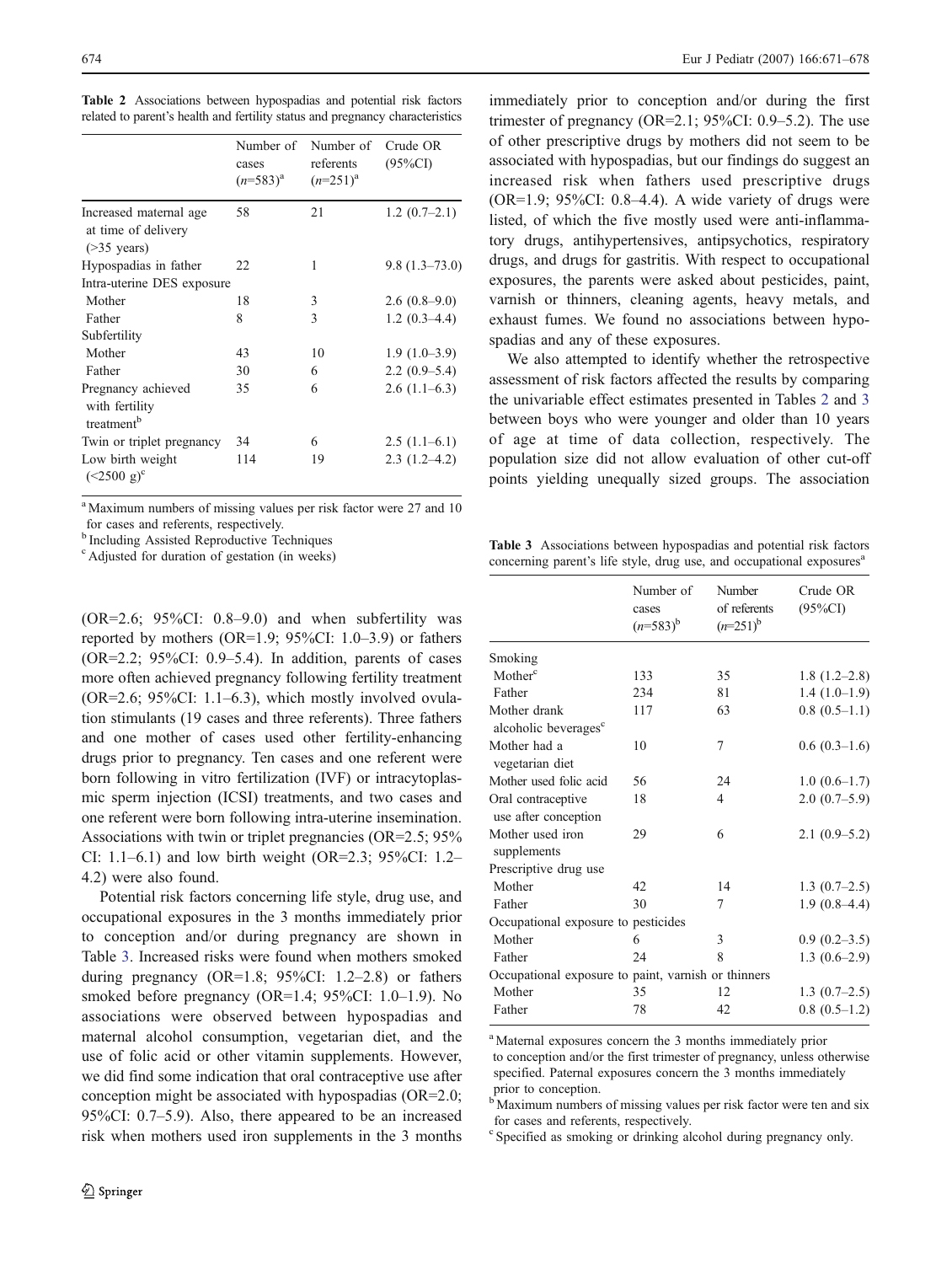with subfertility of the mother appeared to be only present for boys under 10 years of age (OR=3.5; 95%CI: 1.2–10.3) but not among older boys (OR=1.1; 95%CI: 0.4–2.7). Likewise, a much larger effect estimate was found for the maternal use of iron supplements among younger boys (OR=4.0; 95%CI: 0.9–17.5 vs. OR=1.3; 95%CI: 0.4–4.1). For older boys, however, an increased risk of hypospadias was found when mothers were occupationally exposed to paint, varnish, or thinners [OR=4.1; 95%CI: 0.9–17.7 (older boys) vs. OR=0.7; 95%CI: 0.3–1.6 (younger boys)]. The effect estimates of other risk factors did not substantially differ between the two age groups.

Table 4 shows the independent effect estimates for the risk factors that were found to contribute to an increased risk of hypospadias as obtained from the multivariable analyses on the complete study population and on the population of case-referent pairs. The latter analysis was performed using a conditional logistic regression model in which the tie between the cases and referents was included as a matching variable. In both analyses, the full models contained all risk factors that showed an indication for an

Table 4 Multivariable analyses of risk factors for hypospadias using logistic regression models for the complete study population and the case-referent pairs separately

| Case-referent<br>pairs <sup>b</sup> OR<br>$(95\%CI)$ ,<br>$n = 440^{\circ}$ |
|-----------------------------------------------------------------------------|
|                                                                             |
| $2.0(0.9-4.4)$                                                              |
| $1.8(1.1-3.1)$                                                              |
|                                                                             |
| $0.5 (0.1 - 2.9)^f$                                                         |
| $9.2(1.0 - 84.1)$                                                           |
| 1.3 $(0.4-4.2)^f$                                                           |
| $1.7(0.5-5.6)$                                                              |
| $3.7(0.8-17.4)$                                                             |
| $1.5(0.8-2.8)$                                                              |
| $2.6(0.7-9.7)$                                                              |
| $2.7(0.8-9.0)$                                                              |
| $2.1(0.6-7.1)$                                                              |
|                                                                             |

<sup>a</sup> Numbers do not add up to total population sizes ( $n=834$  and  $n=464$ , respectively), due to missing values.

- c Educational level and native country of mother were considered to be confounders in both models.
- d Including Assisted Reproductive Techniques
- e Specified as smoking during pregnancy only

association with hypospadias in the previous analyses (see Tables [2](#page-3-0) and [3](#page-3-0)), with the exception of low birth weight as it shares certain causal factors with hypospadias. Educational level and native country of the parents were included as potential confounders. Increased maternal age, maternal vegetarian diet, and paternal exposure to pesticides or solvents were added as well because these are potential risk factors according to previous studies. Following the exclusion of factors that did not contribute to the risk of hypospadias, the final models contained the risk factors that are shown in Table 4. Some risk factors that should be excluded from one of the models according to our criteria were maintained, so both models contained the same risk factors and their effect estimates can be compared.

Overall, the effect estimates for the complete study population corresponded with the univariable analyses, although some risk factors did appear to be somewhat stronger (maternal DES exposure, paternal drug use) or weaker (fertility treatments, twin or triplet pregnancy) in the multivariable analysis. Oral contraceptive use and paternal smoking dropped out of the model completely, whereas subfertility of mother or father could not be included in the multivariable model because of strong correlations with fertility treatment. An alternative model which included subfertility instead of fertility treatments showed that maternal subfertility did not contribute substantially to the risk of hypospadias, but the effect estimate for paternal subfertility was OR=1.8 (95%CI: 0.7–4.5) in the complete study population. An additional analysis excluding children who were born following fertility treatment did not yield essentially different findings. The risk estimates for the case-referent pairs (see Table 4, right-hand column) deviate from those for the complete study population in a few respects. The indications for increased risks of hypospadias in twin or triplet pregnancies or following fertility treatment were much less convincing: OR=1.7 (95%CI: 0.5–5.6) and OR=1.3 (95%CI: 0.4–4.2), respectively. In contrast, the risk estimate for paternal subfertility from the alternative model was stronger (OR=2.6; 95%CI: 0.9–7.2). Surprisingly, some indication for an association between hypospadias and paternal pesticide exposure was revealed among casereferent pairs (OR=2.1; 95%CI: 0.6–7.1). Sub-analyses in which cases and referents whose father had hypospadias were excluded did not lead to different findings in either model.

## **Discussion**

In this large case-referent study we assessed the contribution of a wide spectrum of potential risk factors in the development of hypospadias, including the parents' health and fertility status, fertility treatments, DES exposure, and pregnancy characteristics as well as the parents' life style,

<sup>&</sup>lt;sup>b</sup> Including cases for whom a referent was available. This analysis involved a conditional logistic regression model in which the tie between the cases and referents was treated as a matching variable and included in the model.

f These risk estimates met the criteria to be excluded from the model (OR  $\leq$ 1.5 and/or lower bound of 95%CI $\leq$ 0.7), but were included in order to obtain two consistent models.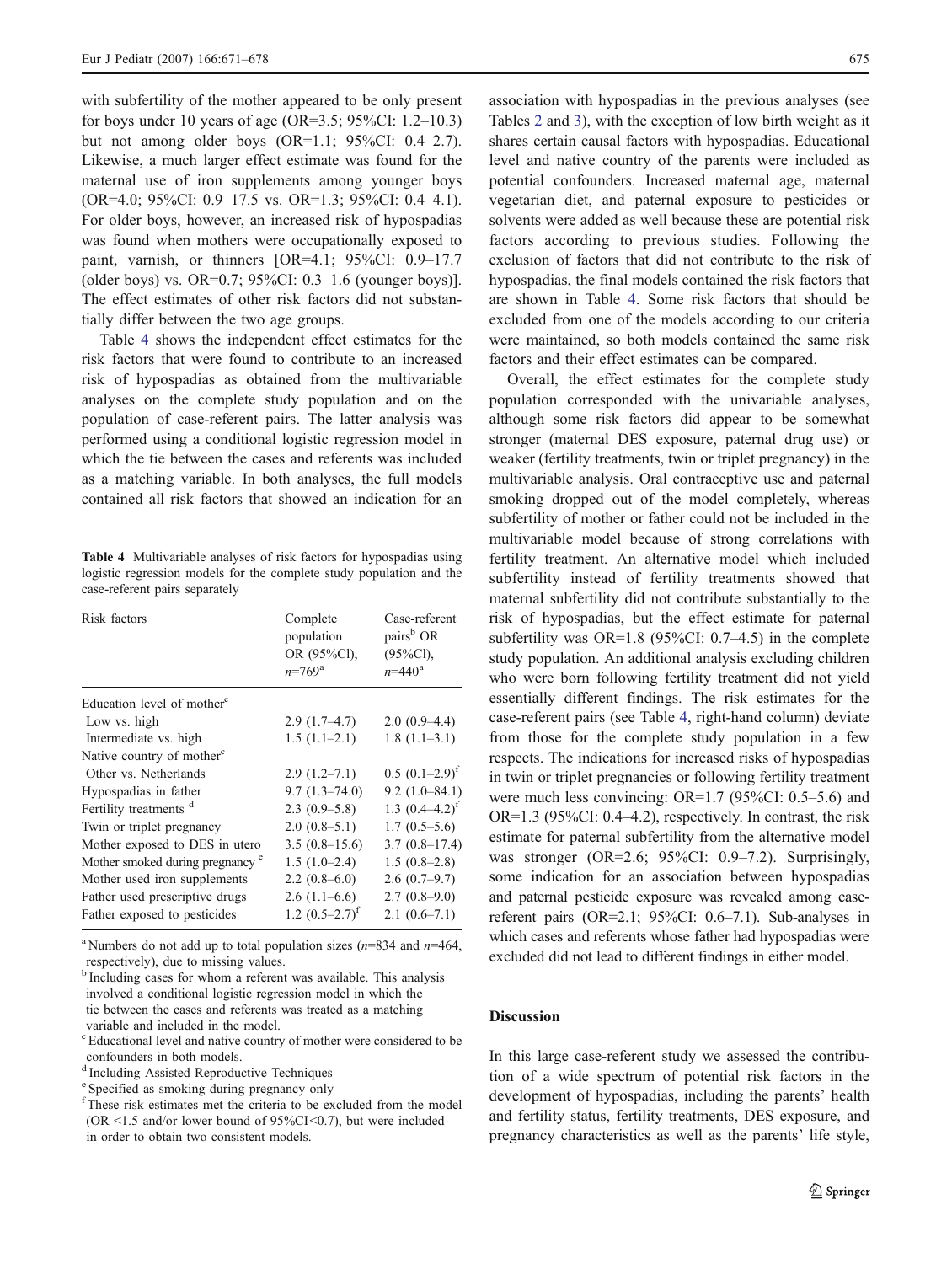drug use, and occupational exposures to various agents during the 3 months immediately prior to conception and during the first trimester of pregnancy. By simultaneously including all potential risk factors in the multivariable models, our aim was to identify the independent contribution of each factor to the risk of hypospadias. Before these results can be reliably interpreted, however, it is necessary to consider the potential shortcomings in study design and analysis that may have affected the findings.

By recruiting referents through the parents of the cases, we attained a referent population that properly reflected the hospital's catchment area from which the cases originated, as shown by the similar distribution of postal area codes. However, this recruitment strategy may also raise concerns about selection bias, especially because our data suggest that the willingness of the parents of the cases to approach other parents was associated with their educational level and native country. Therefore, we performed additional analyses focusing only on those cases for whom a referent was available. The risk estimates for these case-referent pairs may be considered to be the most valid. However, somewhat different findings may also result from a loss of precision due to the reduced population size. Therefore, we feel that both analyses are informative for the purpose of exploring risk factors for hypospadias. We treated parents' educational level and native country as confounders under the assumption that the differences between the parents of the cases and those of the referents resulted from the referent recruitment strategy. However, educational level and native country may also be associated with hypospadias through, for example, exposures related to life style or occupation. In that case, some odds ratios may be underestimated due to overcorrection. An underestimation of some risk factors may also have occurred due to the similarities in, for example, residential area between cases and referents, which would have resulted from the recruitment of referents through the parents of cases.

Potential information bias should be considered as well, especially since all exposure data were self-reported and collected retrospectively as far back as an average of 10 years prior to the study. Non-differential misclassification of exposure may have led to an underestimation of effects. However, risk estimates may also have been overestimated due to recall bias, as parents of cases may have tried to find an explanation for their child's defect. A comparison of the effect estimates between boys younger and older than 10 years of age at the time of data collection revealed a weaker association between hypospadias and maternal use of iron supplements in the older age group. This may be due to recall difficulties with respect to the use of iron supplements among the mothers of both cases and referents. The lack of an association of hypospadias with maternal subfertility in older boys may be explained by changes in medical practice regarding subfertility (e.g., availability of fertility treatment) in the past 10–20 years. A possible explanation for the increased risk of hypospadias found in this study when mothers of older children were occupationally exposed to paint, varnish, or thinners is that 10 years ago paints more often contained high levels of organic solvents. However, overestimation due to differential recall cannot be ruled out either, although the effect estimates of other risk factors did not differ substantially between older and younger boys. Furthermore, many of our findings are consistent with those reported in earlier studies, which adds support to the validity of our results.

The most profound association revealed in this study was the increased risk of hypospadias among boys whose father had hypospadias himself. Among the fathers of the cases in our study, 4% reported hypospadias, which seems to be compatible with previous studies which reported that hypospadias affects about 7% of first-, second-, and thirddegree relatives of cases [[12\]](#page-7-0). The familial occurrence of hypospadias indicates an important genetic component in the etiology of hypospadias, although family members may share environmental risk factors as well. Also consistent with previous literature, we found an increased occurrence of hypospadias in children with a low birth weight or born out of a multiple pregnancy. In these pregnancies, the placenta may have been insufficient in providing the fetus with nutrients and gonadotropins, of which Human Chorionic Gonadotropin (HCG) appears to play a specific role in male sexual differentiation. This may have led to both growth restriction, to which twins and triplets are more susceptible, and hypospadias [\[13\]](#page-7-0).

A strong indication for an increased risk of hypospadias was found among boys whose mothers were exposed to DES in utero – 'DES-daughters' – an association reported in a previous article by our group [[6\]](#page-7-0). In 2002, Klip et al. reported the prevalence ratio for hypospadias in sons of DES-daughters to be 21.3 (95%CI: 6.5–70.1), which was the first suggestion of a transgenerational effect of DES in humans [[18\]](#page-7-0). However, the association between intrauterine DES exposure and hypospadias was assessed in a cohort of women with fertility problems, who do not reflect DES-daughters in general. According to our findings, the excess risk of hypospadias appears to be of a much smaller magnitude. This may be explained by the differences in study design, and in the study population in particular, and probably results in a more valid risk estimate that is concordant with findings from a recent study in France [\[26](#page-7-0)]. It is possible that DES-related pathology of reproductive structures in DES-daughters interferes with normal fetal development during pregnancy, but other explanations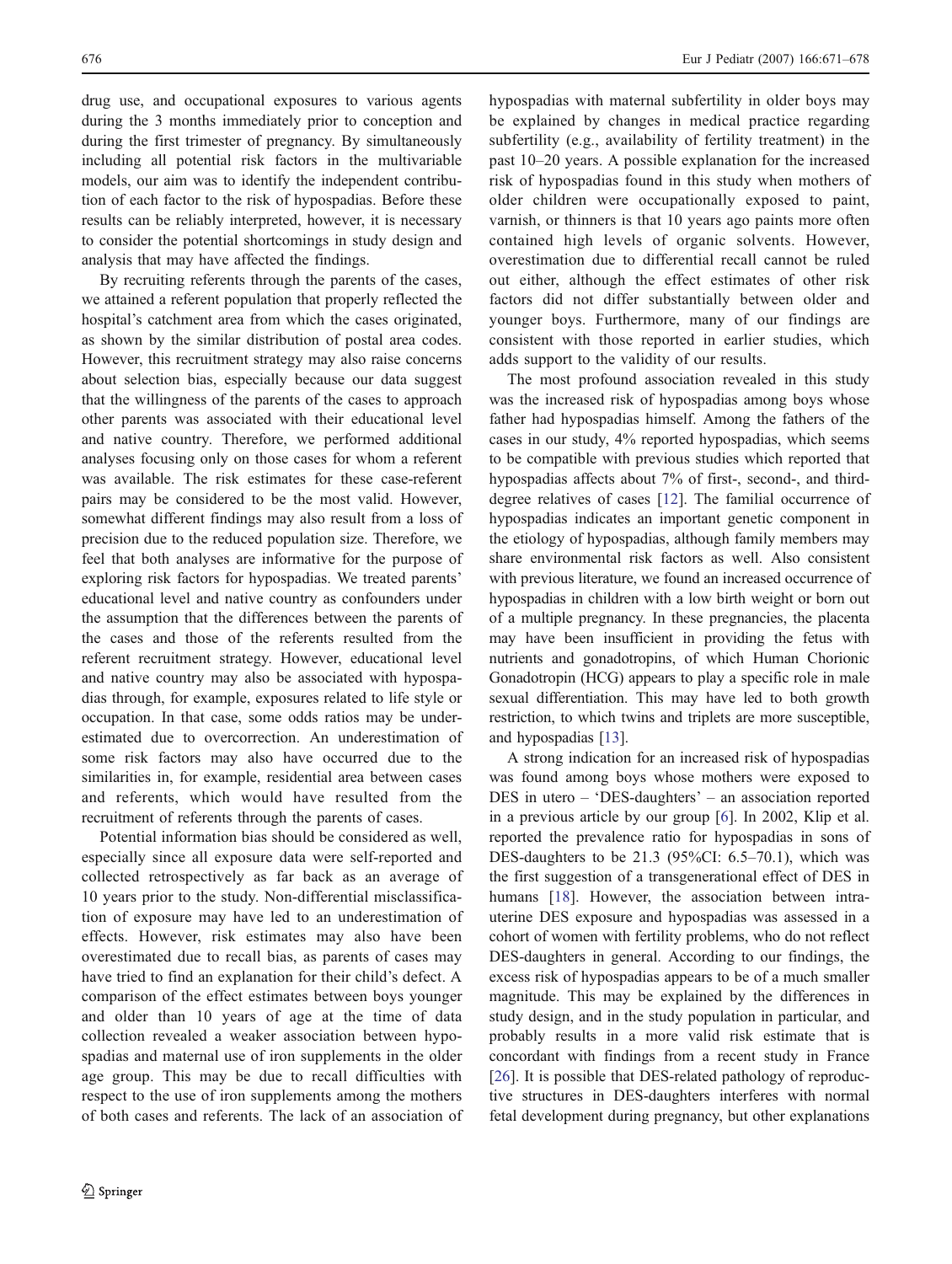have been suggested as well [[18\]](#page-7-0). We found no indication that DES-sons 'transmit' a predisposition to hypospadias to their sons.

Our results also point towards an association between paternal subfertility and hypospadias. According to the Testicular Dysgenesis Syndrome hypothesis, hypospadias and male subfertility may share the same origin, with genetic and environmental components [[31\]](#page-7-0). Hence, subfertile fathers may transmit a certain predisposition to their sons. Furthermore, we found indications that fertility treatment increased the risk of hypospadias. In previous studies, an increased occurrence of hypospadias was reported following IVF and ICSI treatments [[30,](#page-7-0) [35](#page-7-0)], and these risks were reflected in our data as well. We also found that mothers of cases used ovulation stimulants relatively more often, which corresponds with the recently reported increased risk of hypospadias following clomiphene treatment [\[20](#page-7-0)]. One possible explanation is that hormones administered as part of fertility treatment interfere with male sexual hormones in early gestation and thereby disturb normal genital development. Progesterone used to support pregnancies achieved with ART, in particular, may impair testosterone production or its conversion to DHT [\[9](#page-7-0), [30](#page-7-0)].

Our data suggest a slightly increased risk of hypospadias when mothers smoked during pregnancy. This finding should be interpreted with caution, however, as smoking behavior is probably associated with the parents' educational level and native country, and residual confounding by these cofactors cannot be ruled out. On the other hand, the suggestion that placental malfunctioning plays an important role in the origin of hypospadias supports an increased risk when mothers smoked during pregnancy. The strongly increased risk of hypospadias when fathers smoked prior to pregnancy reported by Pierik et al. [\[24](#page-7-0)], was not reflected in our data.

An increased risk of hypospadias was found when mothers used iron supplements immediately prior to conception and/or during the first trimester of pregnancy. Based on the results of their study, North et al. also mentioned such an association [[21](#page-7-0)]. Iron Deficiency Anemia (IDA) in early pregnancy has been associated with preterm delivery, possibly due to long-term hypoxia and oxidative stress [[1\]](#page-7-0). Furthermore, it has been suggested that iron supplementation in mothers who are not iron deficient may cause toxic reactions or increase blood viscosity, which subsequently impairs placental blood flow [[28\]](#page-7-0). No association with hypospadias was found when mothers used other prescriptive drugs. However, we did observe an increased risk when fathers used prescriptive drugs during the 3 months immediately prior to conception. Because we pooled all drugs in this study, thereby disregarding their pharmacological characteristics, this unexpected finding is

difficult to interpret. Unfortunately, the population size did not allow us to distinguish drugs that are biologically plausible to cause hypospadias. As past drug use is often hard to remember, the possibility that recall bias influenced the association between drug use and hypospadias cannot be ruled out.

The analyses on the case-referent pairs revealed an indication for an elevated risk when fathers were exposed to pesticides. Previous studies have reported inconsistent results on the association between pesticides and hypospadias, while there appears to be more agreement on an association with cryptorchidism [[5,](#page-7-0) [7](#page-7-0), [24](#page-7-0), [32,](#page-7-0) [33\]](#page-7-0). Pierik and colleagues also reported a slightly increased risk of hypospadias when fathers were occupationally exposed to solvents; this association, however, was not reflected in our data [\[24](#page-7-0)]. Exposure to pesticides, solvents, and other chemicals can be work-related, but may also occur through leisure time activities, diet, or personal care products. Future research projects should take all potential sources into account (in order) to clarify the role of these endocrinedisrupting chemicals in the development of hypospadias. Some other associations have been described in the literature, but these did not appear in our data; these include the association with increased maternal age [\[11,](#page-7-0) [27](#page-7-0)] and the strongly increased risk of hypospadias in mothers with a vegetarian diet during pregnancy previously reported by North et al. [[21\]](#page-7-0). However, the number of vegetarian mothers in our study was extremely small.

In conclusion, we found that the birth prevalence of hypospadias was higher in children whose father had hypospadias, in children with a low birth weight, and in twins or triplets. The use of iron supplements by mothers and of other prescriptive drugs by fathers also appeared to be associated with hypospadias. We found indications for an increased risk of hypospadias when mothers were DESdaughters, when fathers were subfertile, and when pregnancy was achieved by means of a fertility treatment. Some indication was found for an increased risk when mothers smoked during pregnancy and when fathers were exposed to pesticides. These risk factors support the idea that genetic predisposition, placental insufficiency, and substances that interfere with natural hormones before conception or during fetal development play a role in the etiology of hypospadias. However, the size of our study population did not allow us to identify effects of rare or weak risk factors. Larger studies could facilitate the identification of these risk factors as well and provide opportunities for the further in-depth investigation of the associations found to date.

Acknowledgements We thank Professor Gerhard Zielhuis for his advice on methodology and all of the parents for their participation in the study.